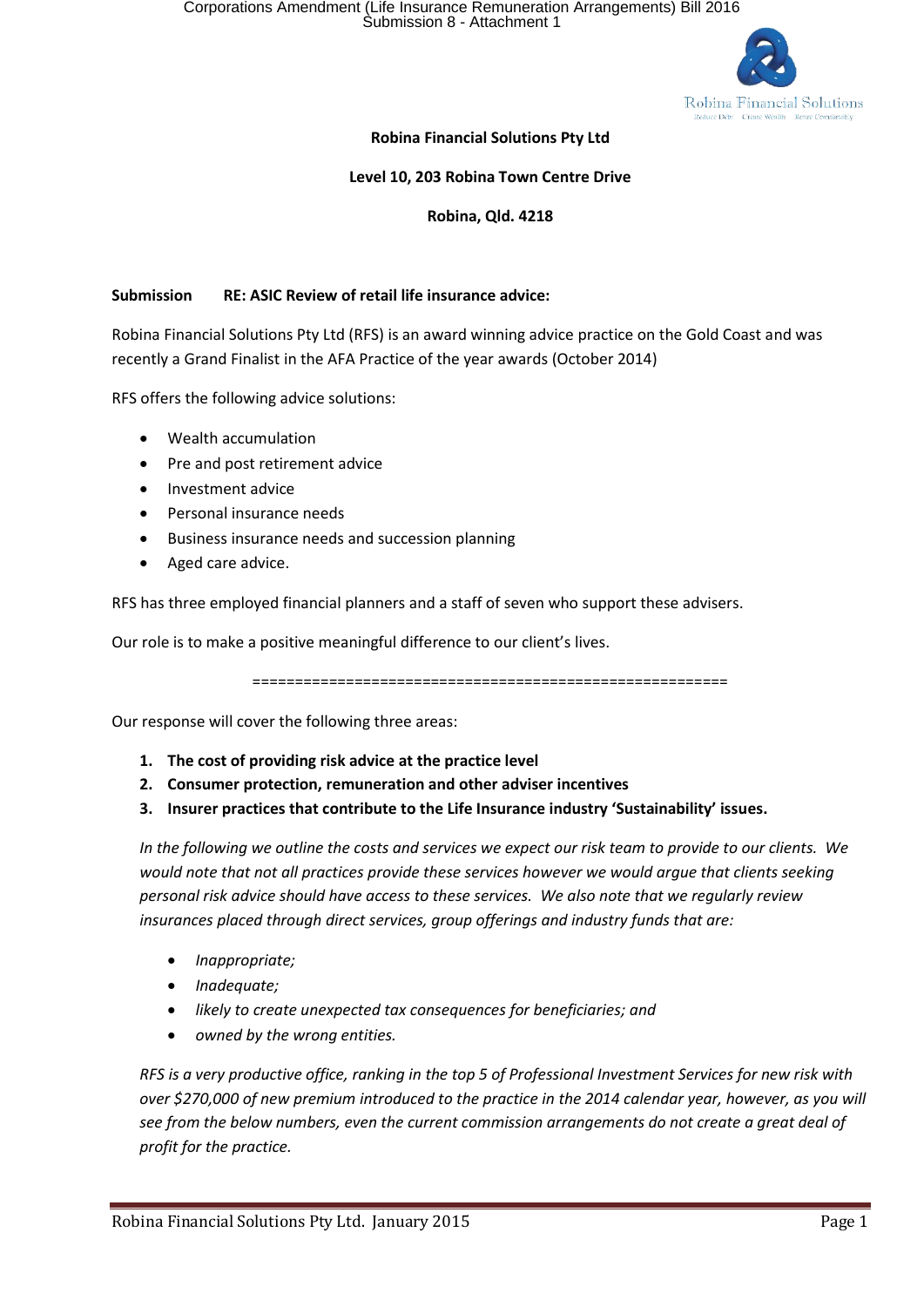

*We would argue that:*

- *Providing risk services that protect retail consumers should not be handed to cut price, cookie cutter providers with the single objective of selling a product, not a solution. Our fear is that ASIC does not recognise the value provided by risk specialists and is questioning their pricing due to this misunderstanding;*
- *Life companies have largely outsourced all of their responsibilities to advisers and now want to reduce their costs of delivery by reducing their payments to the advisers who provide theses services for them;*
- *The regulatory framework we have in Australia under FSR and FOFA, while not perfect, provides robust protection for consumers and if managed correctly with adequate consequence management for those who defraud it will deliver the desired consumer protections;*
- *The regulator should look to impose significant consequences for product manufacturers who provide risk products to known 'bad apples' and to licensees who provide those bad apples with Authorised Representative status;*
- *Unlike health insurance and vehicle CTP insurance, there is no mandatory obligation for Australians to hold insurances to provide for their families and protect their income. This service, which significantly reduces the financial impacts of injury, trauma and death on the public welfare system, is largely provided by the Australian adviser network. The regulatory system we exist in adds a minimum cost that can not be avoided;*
- *Reducing benefits payable to advisers to non-commercial terms will simply leave the field to unscrupulous sales driven cultures, vertically integrated within large life offices. Retail personal insurances will be provided under the heavily conflicted life agency arrangements we fought so hard to get rid of in the 90's. Education standards will drop, the quality of the advice will suffer and Australia's underinsurance problem will expand.*

*RFS would advocate reduced pricing for risk advice provided under the limited advice framework similar to group life pricing currently available – usually up to 22% with no underwriting, no advice and no ongoing service and support.*

*Advice provided with the support of accredited risk advisers would be more appropriately priced with the current hybrid arrangement. Pricing can be standardized across providers so it can not be seen as an incentive.*

# **1. The cost of providing risk advice at the Practice Level.**

RFS has a specialist team that provides risk services to our clients. This has one senior adviser and 1.6 Paraplanner/Client managers supporting him.

# **RFS Risk team costs:**

Adviser: Base salary \$80,000 plus super, Quarterly bonus, Mobile phone, Fuel allowance, Office space, Car Park, Education funding (currently completing his MBA in Financial Planning 50% funded by RFS), computer and software .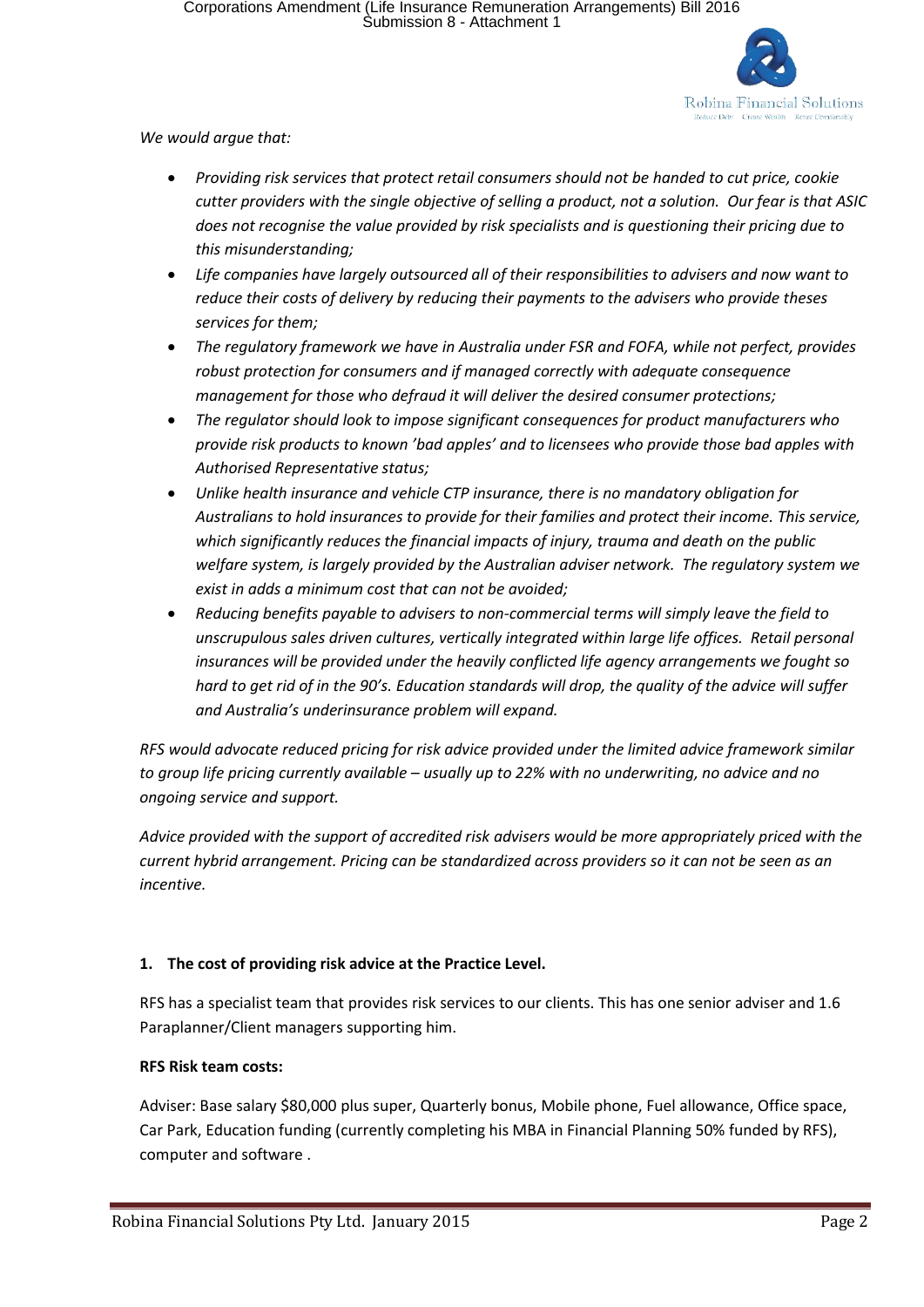

1.6FTE Paraplanner/client managers costs: Combined base salary \$85,000 plus super, Quarterly bonus, Office space, Car Park, Education funding for DFP and ongoing CPD, computer and software.

### **Table 1.1 Break down of Salary and on costs for Risk team pro-rated for 2.6 FTE forecast for 14\_15**

| 2014 15 Salary, Super and Bonus (F'cast)    | \$236,340  |
|---------------------------------------------|------------|
| Office space, Car Parking, Signage Pro Rata | \$20,810   |
| Education Funding and CPD, Kaplan           | \$4,490    |
| Computer services, Software and Telephone   | \$18,204   |
| Total for Risk Team                         | \$279,744* |

*\*For the purposes of this exercise we have excluded any interest, marketing and travel and accommodation costs. We have also excluded the costs of the practice manager.*

Table 1.1 is cost only and does not factor in a profit margin for RFS.

### **Services the Risk team provides:**

- Annual review for all insurance clients and renewal reminders and risk summaries of existing insurances;
- Claims support for any claims arising:
- All advice documents for new and reviewed clients;
- Underwriting management and co-ordination of medical requirements;
- Liaison with all product providers.

# **Education expectations of the business for our risk specialist**

Minimum Adv. DFS or equivalent, CFP or MBA in FP. All new advisers to the business must be degree qualified.

#### **Our risk specialist adviser should be able to discuss:**

- Ownership structures such as Company, Trusts and Partnerships;
- Estate planning issues with the support of one of our legal relationships.

#### **Our risk specialist should be able to identify:**

- Ownership issues in existing insurances;
- Benefit definitions that are not appropriate for a client ;
- Tax consequences of any benefit payment;
- Specialist solutions for non standard lives;
- Estate planning issues in existing Wills, EPA's and Health Directives.

To provide appropriate insurances, all of the above needs are to be taken into account and we need staff that are capable of providing these services. These staff need qualifications, training and support and the above costs would not be unusual in our industry.

===================================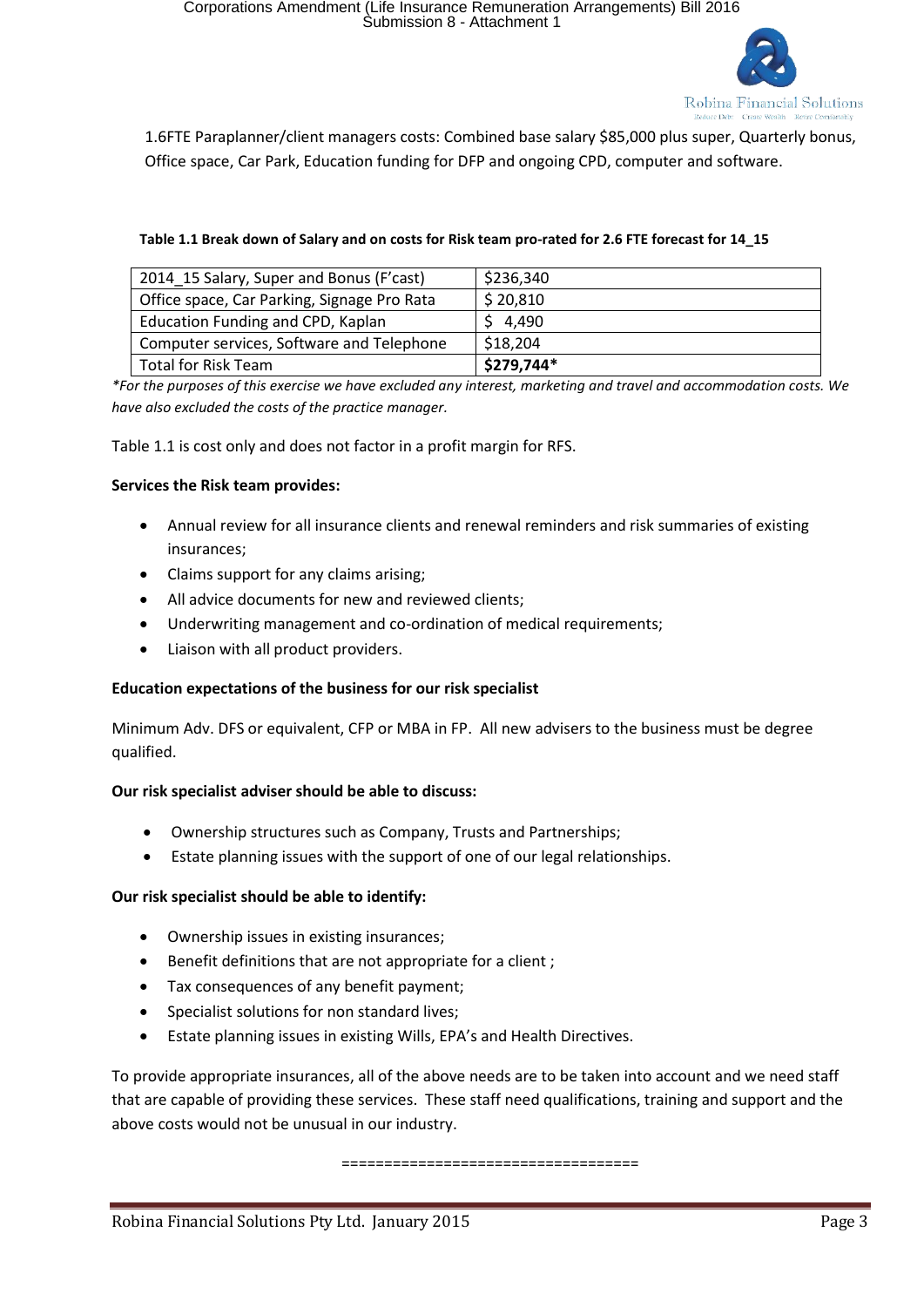

# **2. Consumer protection, Conflict and Remuneration**

A big driver to changes to adviser remuneration seems to be based on improving consumer protection.

Since 2003 we have been provided an increasingly complicated advice regime to achieve this same result. Surely no one can argue that clients are not completely aware of the fees an adviser is paid for the advice and the costs they will be paying.

In a standard Statement of Advice we can have up to **9 pages of fee disclosure** out of a 60 page document.

#### **Consumer Protection.**

#### **Does 'churn' exist?**

Our view is yes, but we do believe policy replacement due to inappropriate structures, inadequate insurance and poor benefit definitions is all included under the banner 'Churn'.

Real churn is an adviser replacing a client's policy every 13 months for exactly the same amount elsewhere and using 'takeover' terms to avoid inconveniencing the client with underwriting.

Life companies should be able to provide a report of systemic churn and then work with a licensee to deliver 'consequences' to the adviser. The regulator can accept an EU from that adviser. New business records can then be provided to the regulator for the prescribed EU period by the Licensee and these cross checked with product manufacturers. If the behavior is not improved, the adviser is banned permanently and we all move on – it isn't that complicated.

Churn is easily dealt with and we do not need a massive regulatory structure to resolve the issue, just appropriate consequence management.

#### **Fraud**

We do see fraud through non disclosure and we have seen advisers provide fraudulent health histories to life companies to place insurances. Unfortunately we also see consumers try to defraud all parties by providing false information.

This is criminal behavior, not a compliance issue and should be dealt with accordingly. The consequences should be provided in a court of law. Currently a criminal record does not exclude you from providing Financial Advice – perhaps this should be reviewed?

#### **Conflicted remuneration**

If adviser behavior is driven by insurance commissions we should all be writing AMP policies only. They have the highest commission structures, ergot the greatest benefit to advisers and licensees.

The industry statistics do not support this.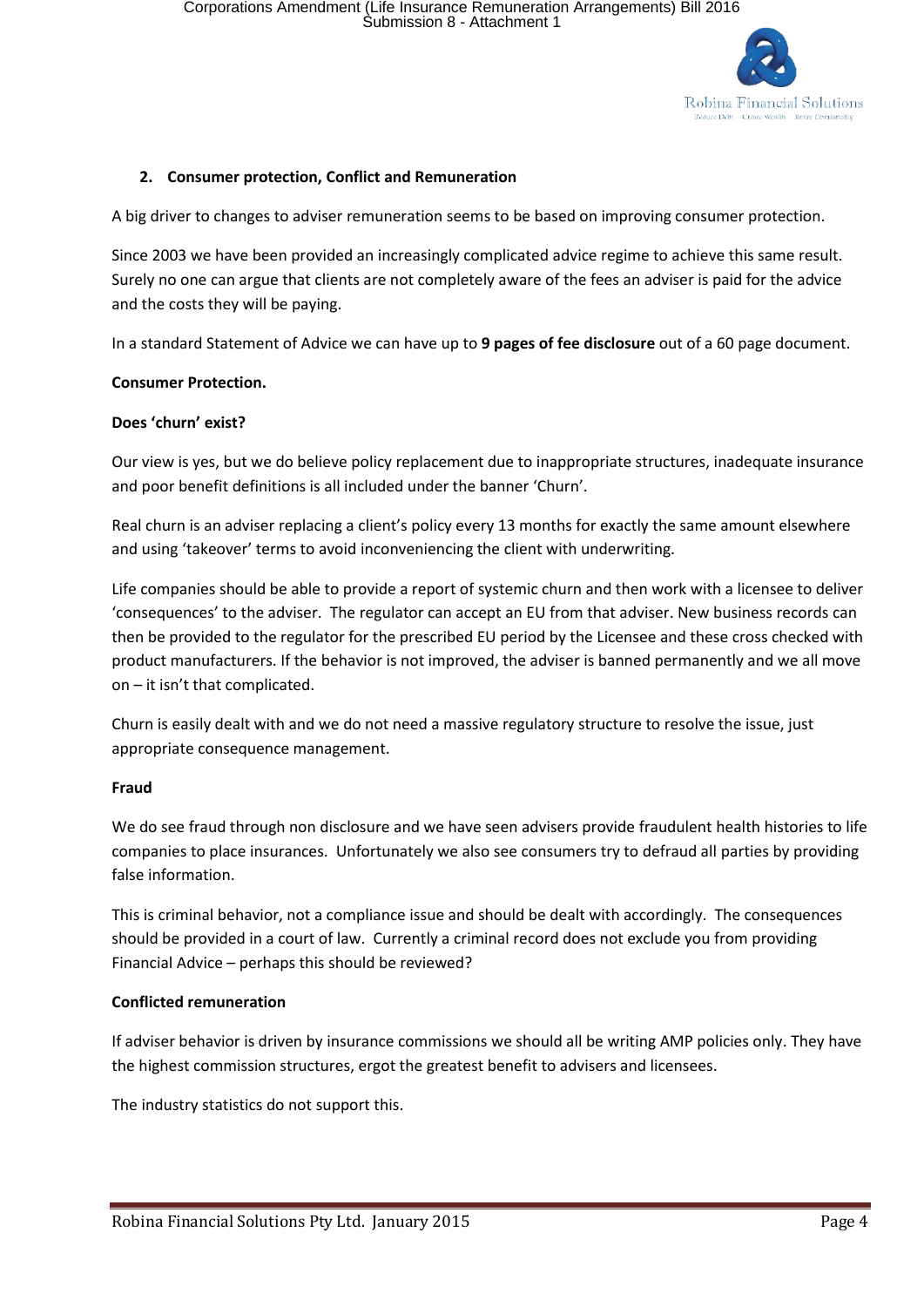

**Should commissions be standardized?** Our answer would be yes to simply remove this as a red herring. Commission is paid to advisers because life companies disbanded their aligned agency structures and outsourced their 'distribution' to financial advisers hence removing a huge cost and litigious risk from themselves. These life companies are now trying to inflict the life agency structure on Australian's once again under the smokescreen of 'Consumer Protection'.

For anyone who lived through the life agency days this argument is ludicrous. Life company management with the aid of conflicted actuaries created products that only delivered outcomes for themselves – the consumer simply funded profits. To suggest we can 'trust' a vertically aligned conflicted solution to provide better consumer protection beggars belief.

Currently an average up front commissions is approximately 120% including GST so actual benefit to the licensee is 109%. The licensee takes its percentage for providing licensee services that meet the regulators requirements and the adviser would generally be paid around 98% of the total benefit less Professional Indemnity (PI) Insurance of 2% so the benefits to an adviser is approximately 96% of the first year premium. The adviser then receives no trail for a year and then receives 11% less GST, Licensee, PI etc. - approximately 8.8% ongoing to follow up dishonors, provide annual reviews, manage claims and provide administrative support.

# **Why is it front end loaded? Why the initial 96% of commission?**

Largely this is because the life company and adviser have all of the serious lifting in that first two to three months.

These include:

- initial client meetings;
- Formulation of the strategy;
- advice production:
- advice presentations;
- completion of applications;
- following up of underwriting;
- medicals, health questionnaires;
- Liaison with the clients' estate planning lawyers;
- Representing the result to a client and explaining any loadings;
- Implementation meeting where all the arrangements are re-explained to ensure the client understands exactly what they have and why.

For the life company they get to keep 90% in year two and beyond. If the policy is 'churned' then they lose this and their profitability. As stated above, 'Churn' is easy to resolve and within the product manufacturers control.

Commissions are front end loaded as that is where the costs are.

**There are advocates and lobbyists who would have you believe 'Direct Insurances' are the future of the industry. They are certainly winning a large share of the market.**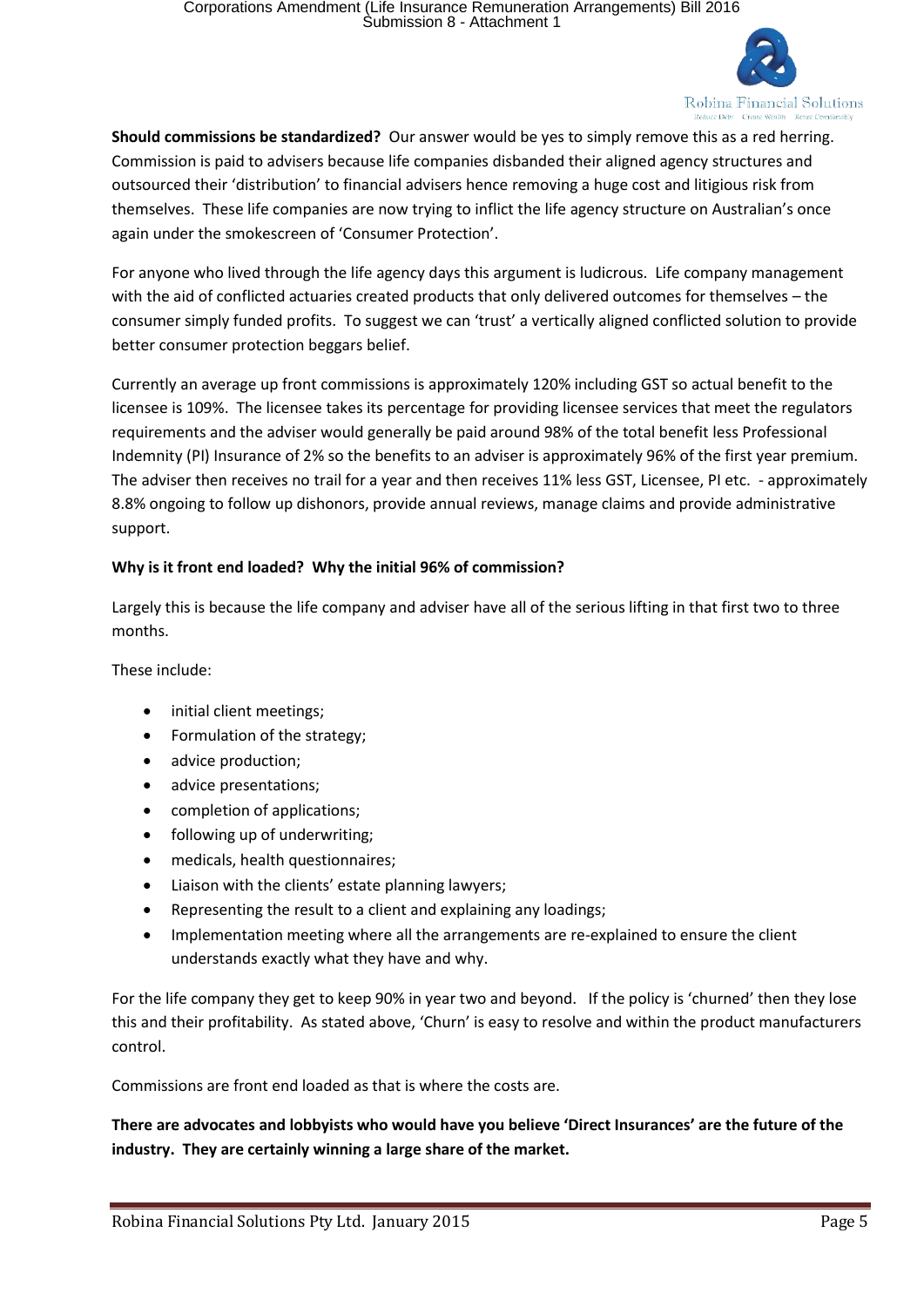

The reality is that the products are inferior, the underwriting is done **POST** claim and they are equal to or more expensive than intermediated advice. The clients we review who have bought online inevitably have policies owned by the wrong entity, generally inadequate cover as they have only covered a single event and a benefit schedule that is not covering them for the risks they set out to cover.

All this and when they make a claim, they are then underwritten and can find that they have no insurance at all.

An additional issue is the very high lapse rate as well as claims rate. With no adviser involved and a call centre that has already made its commission, there is no real incentive to sustain the policy.

If this is the future of personal risk advice then the welfare system will be bearing the financial and social brunt of middle Australia's insurance claims.

# **Alternative Remuneration Models:**

RFS's position is that the existing Hybrid structures meet the requirements of both risk specialty practices and the Life Companies. As stated above, we understand the reasons for a large upfront and can see where they are appropriate and certainly no huge profits are being made by quality practices in delivering retail personal risk solutions.

It should be noted that the 80% model includes GST so as per the example above only 64% of this generally is provided to a practice to meet its costs and provide a profit.

===================================

# **3. Insurer practices that contribute to the Life Insurance industry 'Sustainability' issues.**

Life companies are very quick to allocate the blame for 'Sustainability' issues at the feet of advisers however it can be argued that they have built the model which is causing the issues.

# **Life Company Sales team incentive schemes.**

Incentives for many companies' business development executives are paid on New business only not 'Net' business. If remuneration structures focused on the quality of the business by looking at 'Total Book Growth' then the quality would be far better aligned.

# **Takeover terms.**

Take over terms of up to 5 years are not uncommon for life products and encourages advisers to review contracts within this period. If a policy can be placed with a new provider at little inconvenience to the client at a lesser cost with better benefits then an adviser is actually neglecting their responsibilities to the client by not replacing the existing policy.